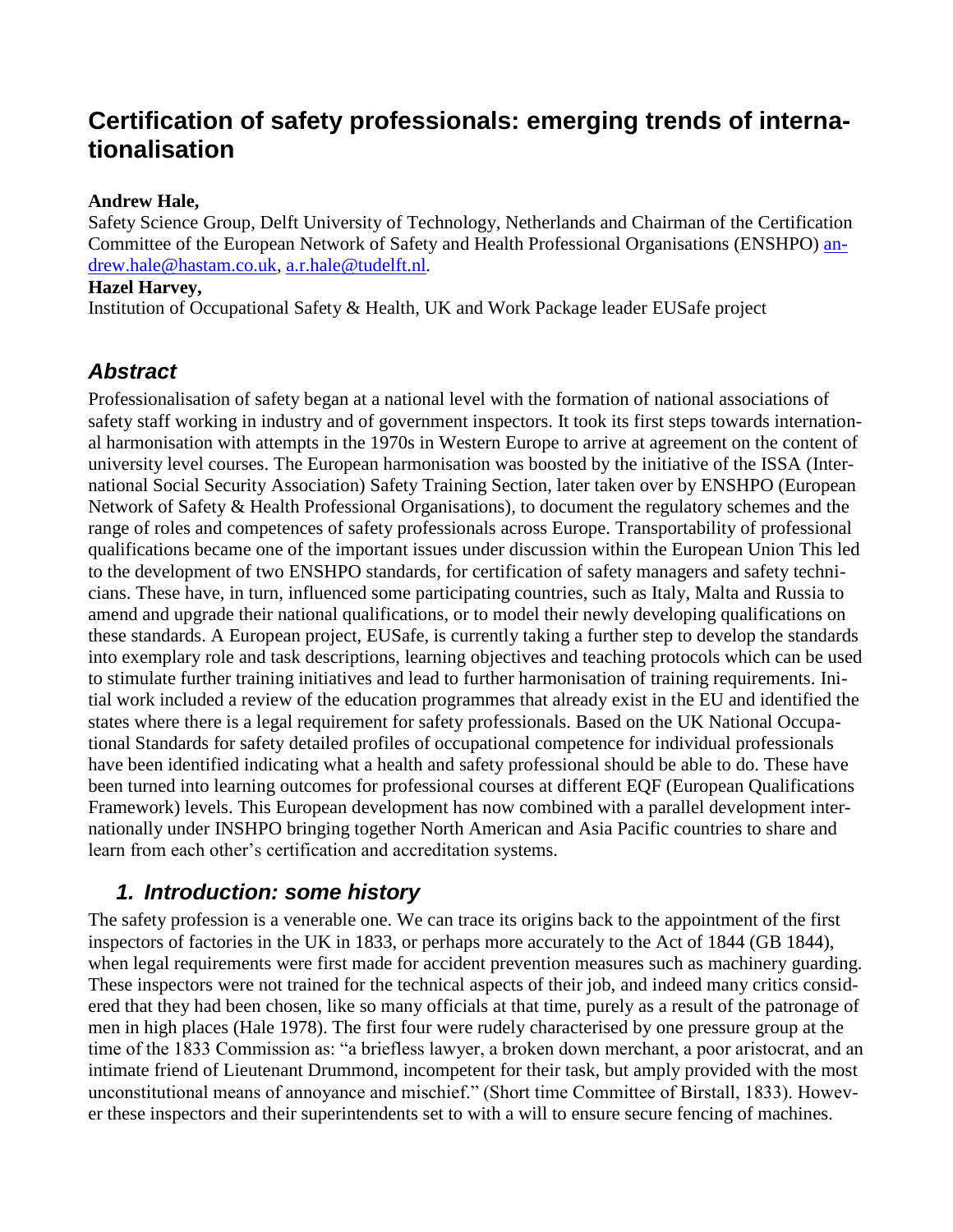They had the powers to declare any part of machinery dangerous, although the employer could only be prosecuted if there was subsequently an accident on that part.

As the factory legislation expanded from textile mills to the full range of dangerous trades, so the professionalism of the inspectorates, not only in the UK, but in all industrialised countries, also expanded. Specialist technical inspectors were first appointed in the UK in 1899 (Hale 1978) and the first national safety museums were established in Germany, the Netherlands and the UK in the 1890s. These showed exhibits of machinery guarding, personal protective equipment and other preventive measures and were used as training establishments for industrial groups. They form the distant progenitors of the modern national safety institutes.

The first safety officers employed by industry can be traced to the origins of the 'Safety First Movement' during and after the 1<sup>st</sup> World War in the USA and the UK. Their primary tasks were, as their title of 'officer' suggests, to ensure discipline in following safety rules, using protective equipment and not removing safety fencing (guards). They were often recruited from the military or police in order to fulfil those tasks.

After the 2<sup>nd</sup> World War these safety officers began to get together in a number of countries to form an association, such as the Institution of Industrial Safety Officers (IISO), formed in 1945 in the UK, which later became the Institution of Occupational Safety & Health (IOSH). In the Netherlands the Dutch Association of Safety Engineers ( $\overline{N}V\overline{V}K^{1}$ ) dates from 1947. From that time these associations, aided and directed by regulatory initiatives, began on the path of professionalisation of the subject. This leads through a number of stages, first voluntary and then increasingly with some regulatory support (Atherley & Hale 1975, Hale et al 1986, Dingwall 1996, Evetts 2002). These stages regulated entry requirements, defined training requirements and a career path in the profession. To do this it was necessary to define the areas of expertise and tasks belonging to the profession. This in turn led in some cases to conflict with neighbouring disciplines such as occupational hygiene in the UK (Atherley & Hale 1975) and occupational medicine in France (Chabaane 1985) when more than one group tried to claim an area of knowledge and competence and even protect it with statutory rules. An important step in professionalisation was taken with the establishment of the first university courses in safety in the 1970s, with Germany taking the lead (Wupperthal), closely followed by France (the IUTs<sup>2</sup> in Bordeaux and Lorient among others), UK (Aston) and Belgium (Leuven) (Dorval 1977, Uliana & dos Santos 1982). This established the safety profession at the same educational level as its sister professions of occupational health and occupational hygiene and gradually removed some of the inferiority complex of the safety profession. At around the same time the first scientific journals devoted to research on safety were established, such as the Journal of Occupational Accidents (now Safety Science) in 1976.

Through this century and a half of history we can trace a broad shift in the area of concentration of these (proto-)safety professionals (see also Swuste et al 2009). As indicated, the first inspectors saw safety purely in technical terms, as machinery guarding. Indeed they felt it pointless to report any accidents which did not have such technically controllable causes, since they saw them as essentially unpreventable (Hale 1978). This first, 'technological age' of safety (Hale & Hovden 1998) remained dominant for the professional group until well into the 1980s and is still an important strand in the tasks they do. From the 1920s a second strand was added, with the studies of the British Industrial Fatigue (later Health) Research Board into the question of accident proneness. This ushered in a set of tasks related to selection and training of workers. After the  $2<sup>nd</sup>$  World War the accident proneness concept was

 $\overline{a}$ 

<sup>&</sup>lt;sup>1</sup> Nederlandse Vereniging voor Veiligheidskundigen (later Veiligheidskunde)

<sup>2</sup> Institut Universitaire de Technologie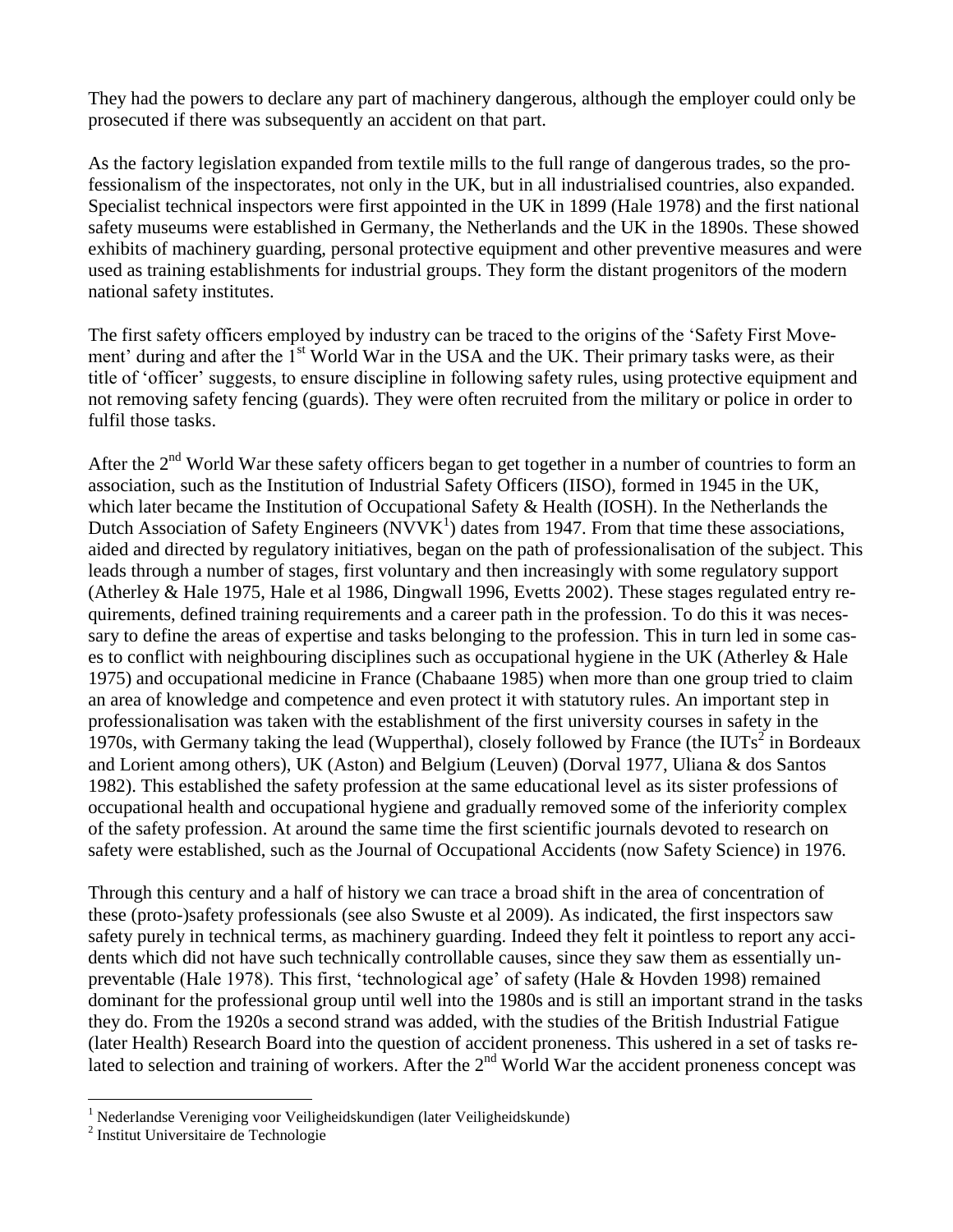scientifically devalued, but still continues to hold much popular sway in the media. The 'human factors' age shifted its emphasis from the 1950s to the design of jobs and man-machine interfaces, as the subject of ergonomics saw the light of day. From the 1980s this was overtaken by the 'third age of safety' (Hale & Hovden 1998), which ushered in the dominant concern for safety management. This trend can be seen in the scientific literature, in political debates and in the content of training courses (see e.g. Booth et al 1991, Hale 1995, Storm & Hale 1995, Hale 2006).

## *2. Professionalisation*

The last 40 years have seen an enormous development in the occupational safety and health professions in Europe (Atherley & Hale 1975, Hale et al 1986, Cattaruzza & Huguet 1993). Legislation at EU level has established the requirement for employers to have competent advice on safety and health problems (European Commission 1989). 15 of the 29 EU and EEA countries surveyed specifically require safety professionals in their law, but, even in those which do not, good practice has led to a great increase in the numbers of safety professionals becoming members of professional associations. For example the UK association (IOSH) saw an increase in membership over 30 years from 4000 to over 30,000, and the Dutch association (NVVK) grew from 900 to 1550 over the same period. University courses at Bachelor's and Master's levels in safety (at EQF levels 6 and 7 respectively) have been established since the 1970s in 19 of the 29 countries surveyed and the remaining 10 have safety professional courses at technician levels (EQF levels 4 and 5). Studies by the International Social Security Association (ISSA) and later by ENSHPO have shown that there is much common ground in the tasks performed by safety professionals across Europe and in the training courses provided (Hale et al 2005)

A strong driving force in this professional development has been the work of the safety professional associations themselves. They have used the tools of training and qualification, backed by certification to codify the subject area and to control entry into the occupation (Millerson 1964, Atherley & Hale 1975). Person certification is a process of setting criteria for someone to be admitted to a job or task. These usually cover the education level and experience for entry and the training to be followed, both before starting the job or task and to keep the knowledge and skill up-to-date with continuous professional development (CPD) and practice. Often, especially where the task affects the health and safety of those affected by its exercise, there are also standards of ethics and personal and financial probity. Certification is intended to provide a guarantee to the employers and clients of, in our case, the safety professionals that they will receive a service of high quality, delivered effectively and matching high ethical standards. In Anglo-Saxon countries (such as UK, USA and countries of the British Commonwealth) certification has a long history in relation to professional groups such as doctors, engineers, architects, accountants, etc., in which the profession itself develops and polices the standards. In many countries on continental Europe (e.g. France, Spain, Portugal, Germany) the same sort of process is usually in the hands of government. The certification of safety professionals has tended to follow the practice already established in each country, and so is sometimes regulated directly by government and sometimes left almost entirely in the hands of the profession. The EUSafe project (see below) found that, in 19 of the 29 EU and EEA countries surveyed the law requires the appointment of safety professionals for at least some employers. In 14 of those countries the training of those safety professionals is regulated by government regulation. In the rest the training is specified by other organisations, such as certification body, professional association or training organisation (see table 1).

In 2001 a number of pioneering professional associations of safety professionals set up the European Network of Safety & Health Professional Organisations (ENSHPO). It currently has 20 member countries. The network represents its members at European level, to influence European legislation, to act as a forum for the exchange of information about good practice and to develop the profession, particularly in the newer member states of the EU.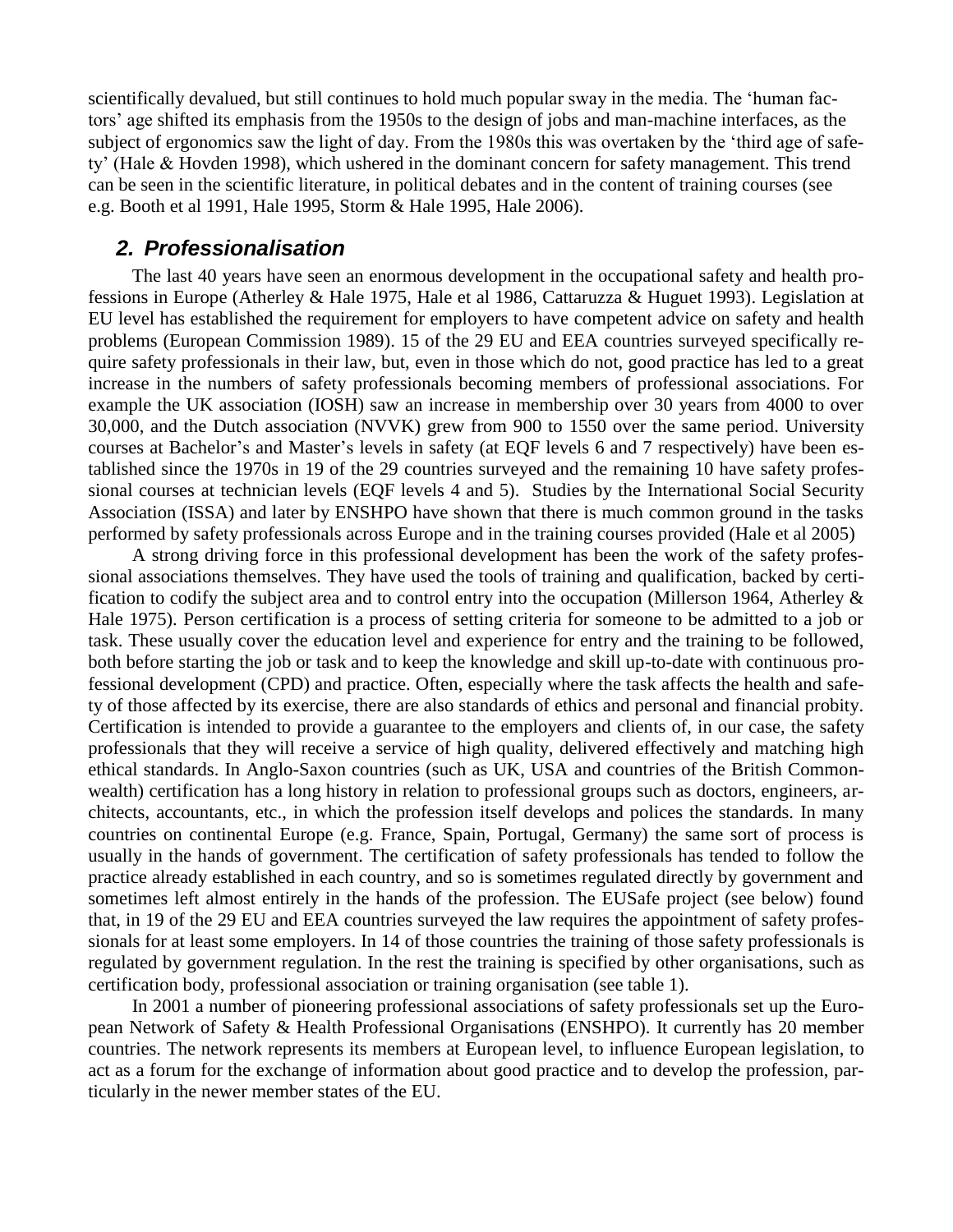| Role required by regulation, and training |                     | Role not required by law,      |
|-------------------------------------------|---------------------|--------------------------------|
| content specified by:                     |                     | training content specified by: |
| Government                                | <b>Other bodies</b> | <b>Other bodies</b>            |
| Austria                                   | <b>Denmark</b>      | Czech Republic                 |
| Belgium                                   | Estonia             | Finland                        |
| Cyprus                                    | Netherlands         | France                         |
| Germany                                   | Norway              | Iceland                        |
| Greece                                    | Poland              | Ireland                        |
| Hungary                                   |                     | Lithuania                      |
| Italy                                     |                     | Malta                          |
| Latvia                                    |                     | Romania                        |
| Luxemburg                                 |                     | Sweden                         |
| Portugal                                  |                     | United Kingdom                 |
| Slovakia                                  |                     |                                |
| Slovenia                                  |                     |                                |
| Spain                                     |                     |                                |
| Switzerland                               |                     |                                |

Table 1. Role and/or training required by law

As one of its first tasks it set out to study the role and tasks of the safety profession. It took over the running of a study initiated by ISSA (International Social Security Association) into those tasks across Europe (Hale et al 2005, see also Brun & Loiselle 2002). It also set up working parties on the exchange of good practices, on training and education, and on the development of certification at European level. The latter was designed to provide a voluntary scheme of international registration which would allow professionals to work across national boundaries more easily, because employers could easily make comparisons of their professional qualifications.

The next section sets out the choices open to any certification scheme for safety professionals and then describes the choices made up to now by the European standards developed by ENSHPO, which has extended this tool of certification from the national to the European level (see Hale et al 2008 for more details). Freedom of movement of people across national borders is one of the fundamental rights enshrined in the European treaties setting up the European Union. The initiative taken by ENSHPO in this area has aimed to set up a voluntary scheme to assist in this.

## *3. ENSHPO Certification: development and current status*

The aim of certification is to provide the guarantee that a person awarded the certificate has at least the defined level of knowledge, skill/competence and ethical probity. Every certification scheme has to struggle with two questions: how should the criteria be defined to give this guarantee? How should they be tested in practice?

The answers to these questions are always compromises, because there is always a cost-benefit trade-off to be struck between the validity and desirability of the criteria and the cost and logistic complexity of assessing them.

#### *3.1. Knowledge and Continuous Professional Development (CPD)*

The ISSA/ENSHPO studies (Hale et al 2005) showed that the central knowledge core for safety professionals covered the hazards related to machinery & vehicles, human error, dangerous materials, fire and explosion, electricity and the working environment and working posture. The core tasks were workplace and process risk assessment and development of prevention measures, training, information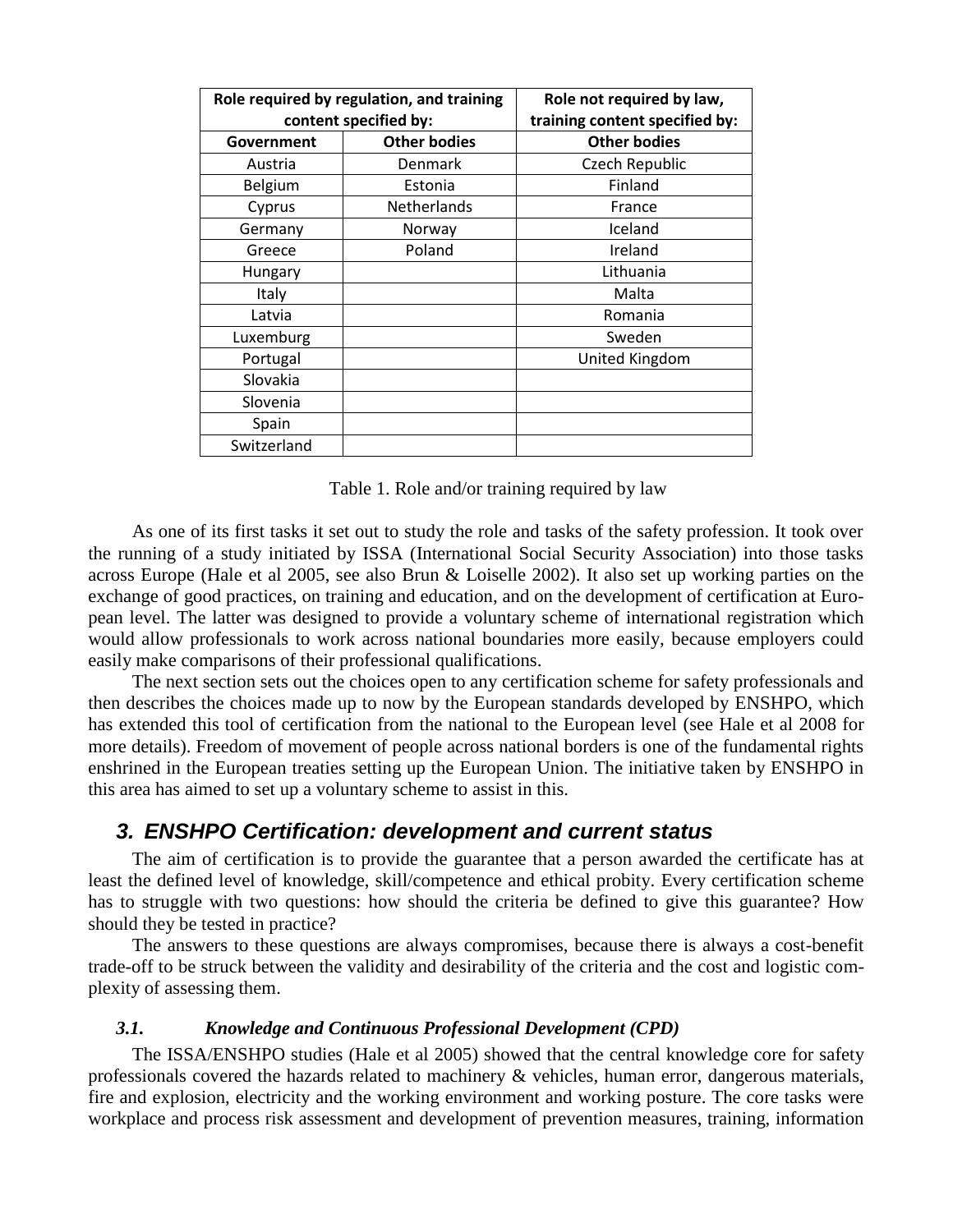and motivation, safety management and culture, inspection, workplace behavioural audits and other compliance checks, accident investigation and emergency procedures. In the majority of countries these were joined by safety assessments in the design stage, developing and measuring key performance indicators for safety and auditing of the safety management system. This gives a picture of the knowledge whose presence the certification system needs to assess.

ENSHPO decided that it would be too costly to run its own examination, which would anyway duplicate the examinations at national level. The decision was therefore made to specify a core list of topics which should be covered by the professional courses and tested by an examination and to specify the level of the course and its minimum length. A small number of indicative headings under each topic were given to explain what the OHS training should cover, but these were not designed to be complete or exclusive, since it was felt that this would be too difficult to agree on in detail initially, given the range of differences found across Europe. The EurOSHT content was modified to reflect the different, more routine and workplace-oriented tasks that these second level practitioners would be certified to do. The Certification Committee (CC) was charged with making expert judgments about acceptability of the training, based on the course details submitted by the various countries. If a country's certification scheme met these criteria for its training specification, it could be approved as meeting ENSHPO standards. Formulation of course requirements in terms of educational objectives was postponed at the initial stage. It was seen as a desirable way of tightening the definition of the knowledge requirement later, a step which is taking place now in the EUSafe project (see below).

It was felt that ENSHPO should not specify requirements for the training establishments giving the courses, nor for the trainers employed to provide the courses. This could be left to national standards if desired.

Knowledge requires to be kept up to date, and this was specified by making a requirement for CPD, specified in number of hours and a general requirement for relevance. The option of approving courses for CPD points was felt to be too demanding for European level certification. Renewal of the certification was set at every 3 years, at which point the CPD requirements had to be fulfilled.

### *3.2. Competence*

Knowledge is about what people know; competence about how they apply that knowledge. It can only be assessed to a very limited extent by written examination. The ISSA/ENSHPO studies (Hale et al 2005) showed that safety professionals need many intellectual and interpersonal skills. They are advisers, generalists working in an interdisciplinary field, needing to network and collaborate. It is centred on problem solving, monitoring and control and at the safety manager level, on organisational change. They need to be able to deal with all levels of top and line management and workforce, maintenance, design, government inspectors, local authorities, fire services, lawyers, trades unions and deeper specialists in their very broad field. There is always an underlying need to decide on priorities and to reconcile differences in these between different groups within, between and around workplaces. These skills can partially be assessed by examination, especially if that includes project work applying the knowledge learned to a practical situation and if the level of the course is predicated on monitoring of compliance at the EurOSHT level, requiring rule learning and application (EQF level 4 and 5) and on coordinating and developing policy and dealing with emerging problems at the EurOSHM level, requiring innovative problem solving (EQF 6 and 7).

The most convincing proof which can be given of this is through assessment of actual achievements in the candidates' workplace(s) over time. The Initial Professional Development (IPD) assessment scheme of IOSH in the UK aims to do this (IOSH undated), with members being required to submit evidence of activities undertaken, initiatives successfully completed and self-reflection on their value. This was felt to be a too expensive scheme for ENSHPO to operate, costing much time for the professional to produce the reports and for senior professionals employed by the certifiers to assess them.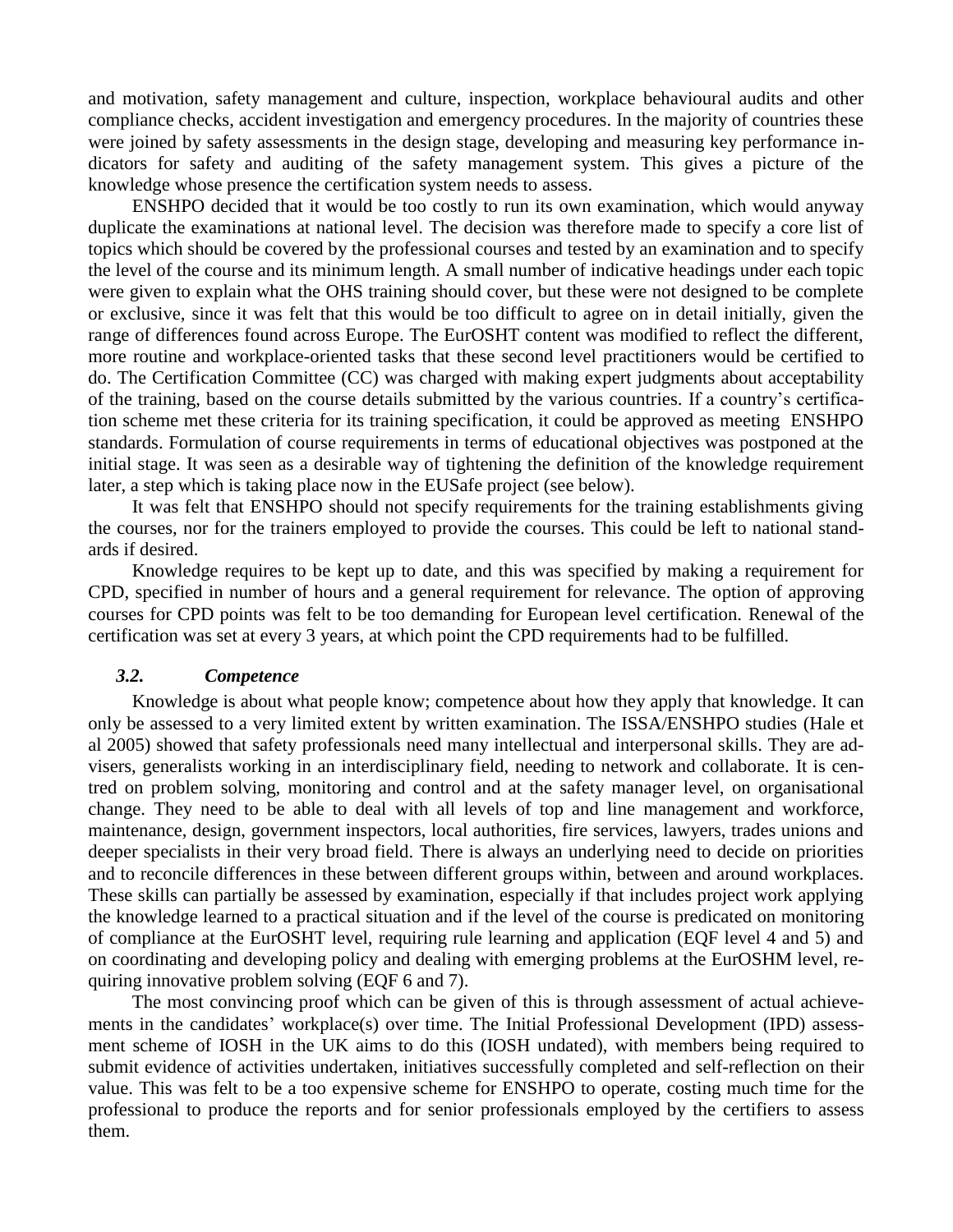A less rigorous test of competence is simply to specify that the candidate must have a certain number of years of safety professional experience, full- or part-time. This was the solution chose for the ENSHPO standards, relying on the candidate's own curriculum vitae and descriptions, with the option for checking this with employers (or clients of consultants) in a proportion of cases.

## *3.3. Ethical probity*

Every profession which deals with decisions about people's health and safety and has access to confidential information about individuals gives the professional the power to harm as well as protect those people. Hence the professionals need to operate by an explicit code of conduct or ethics. A code of conduct for ENSHPO was drawn up and approved. It contains clauses about personal probity (nondiscrimination, financial integrity, handling of conflicts of interest, not laying claim to false qualifications, not practicing outside areas of personal competence), about placing the safety and health interests of their clients as their highest priority, about confidentiality of information and privacy protection, except in cases where this might conflict with protection of people in imminent danger, and about bringing any misconduct of other safety professionals to the notice of ENSHPO. Candidates are required to sign this code of conduct, alongside any other code that their national association may have.

## *3.4. Current status and the certification process*

The current status of the ENSHPO certification at the two levels of manager and technician is summarised in table 1. The website for the operation of the certification scheme, run by the Swiss Institut für Ergonomie (IfE), has been operational since 2008.

| raore 2. Banninary or 21 torn & banning requirements |                                                                                                                                                                        |                                                                                                                                                                                                                                          |  |
|------------------------------------------------------|------------------------------------------------------------------------------------------------------------------------------------------------------------------------|------------------------------------------------------------------------------------------------------------------------------------------------------------------------------------------------------------------------------------------|--|
|                                                      | <b>EurOSHM</b>                                                                                                                                                         | EurOSHT                                                                                                                                                                                                                                  |  |
| Knowledge                                            | 250 hours OHS course,<br>150 hours examined,<br>broad topics defined,<br>CPD 48 hours/3 year                                                                           | 120 hours OHS course,<br>80 hours examined,<br>broad topics defined,<br>CPD 48 hours/3 year                                                                                                                                              |  |
| Competence                                           | <b>Bachelor</b> level education<br>Application project during<br>OHS training<br>Experience after OHS train-<br>ing of 2 years full-time-<br>equivalent in safety job, | Secondary school-leaving<br>certificate.<br>Application project during<br><b>OHS</b> training<br>Experience after OHS train-<br>ing of 2 or 4 years full-time-<br>equivalent in safety job, de-<br>fending on initial education<br>level |  |
| Ethics                                               | Signs code of conduct                                                                                                                                                  | Signs code of conduct                                                                                                                                                                                                                    |  |

Table 2. Summary of ENSHPO standards requirements

Since some of the member countries of ENSHPO already had well-functioning certification schemes with relatively high standards, it was decided not to duplicate work by recertifying those individuals possessing such qualifications. If a national scheme already imposes and assesses all of the criteria in the ENSHPO standards, individuals with this certification are automatically accepted to the appropriate ENSHPO certification. This sets up a two-tier system, whereby ENSHPO first assesses the existing national schemes to establish whether they meet the ENSHPO criteria in some or all of the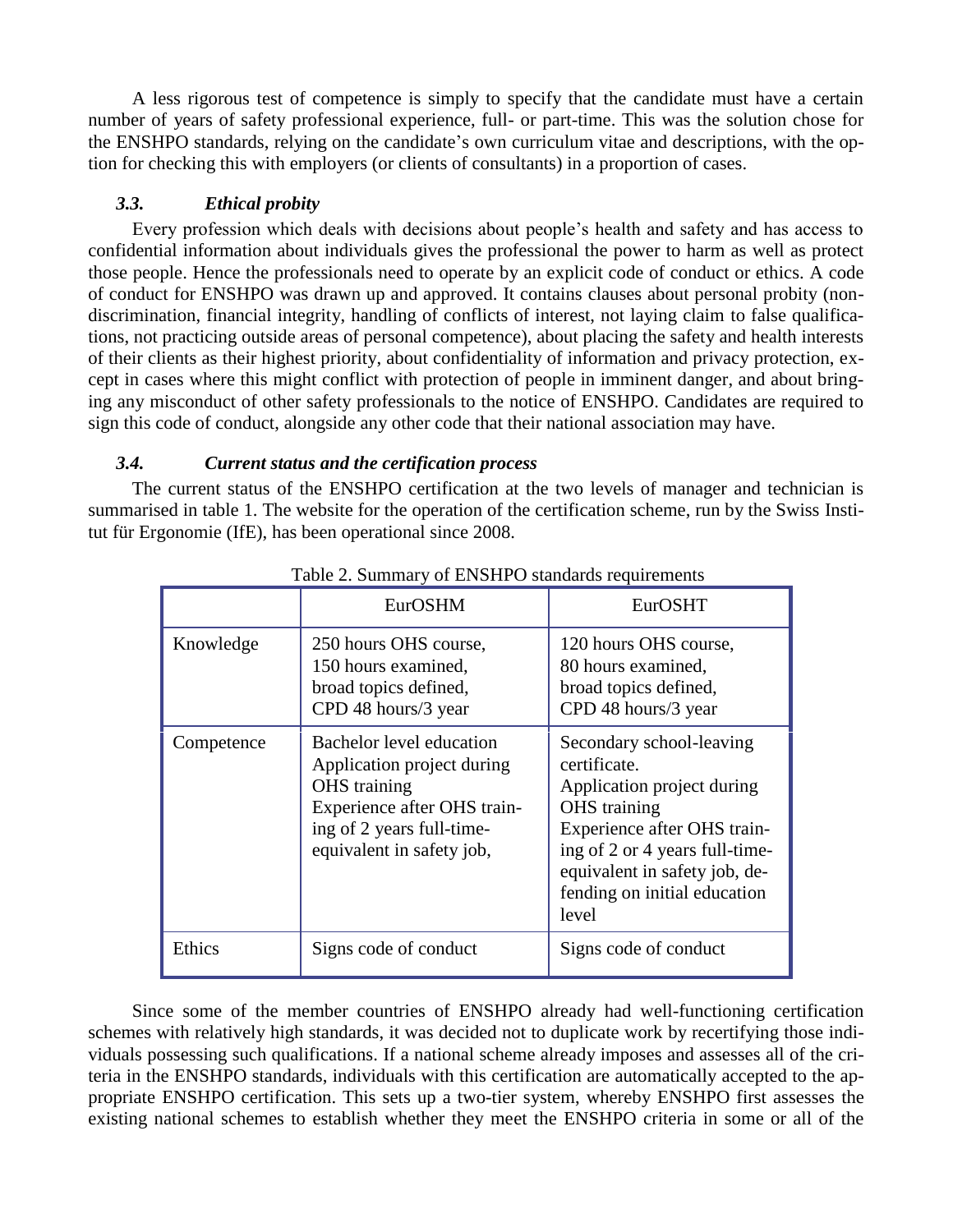three areas. If so, only those criteria which are not met nationally need to be checked for conformity when an individual with that national certification applies to ENSHPO. This enormously reduces the workload and hence the costs for both the candidate and the certification administration. The ENSHPO certification committee has assessed six national schemes so far at the EurOSHM level and has approved those submitted from UK and Ireland, Switzerland, Italy and Russia on all criteria; the Dutch and Portuguese schemes meet all but the criterion for length of professional experience. Both the Russian and Italian schemes were modified to be able to achieve the ENSHPO level. The Italian and Russian certification systems were upgraded to meet the ENSHPO standards during this process of approval, and the Maltese system was also upgraded through a European project which used the ENSHPO system as a reference point. This demonstrates an additional value of establishing a European benchmark, namely that it provides a motivation at a voluntary level for further European harmonisation.

## *4. EUSafe*

In 2010 the opportunity arose to gain EU funding to take the process of European certification a step further in a number of areas. The EUSafe project commenced in autumn 2010 and will run until late 2012. Its objectives are to better underpin the definitions of the role and training needs of safety professionals across Europe, to establish learning objectives for their training at four different EQF levels and to provide indicative training material to illustrate the training requirements, but above all to spread the information about the training and standards across all European countries to encourage the process of voluntary harmonisation. One of the outputs of the project will be a mapping back onto the EurOSHM and EurOSHT standards to provide a much more detailed specification of the competences of the two levels of professional and hence a much clearer guidance on the learning objectives and content of the courses leading up to those two levels.

The project began with an inventory of the current situation across the 29 EU and European Economic Area (EEA) in relation to the role and training of safety professionals. Contact points in all countries were approached to review an earlier survey and update information about the regulations governing occupational health and safety and about the role of safety professionals and their training. In particular they were asked to indicate if the safety professional role was specified by law, and if so, whether the regulations specified the competencies and training course content. The main results of that inventory have been quoted in section 2.

A review was also conducted of the safety professional courses provided in all of the countries. These were assessed against the EQF framework and compared with the ENSHPO standards. This project equates EurOSHT to levels 4 (school leaving certificate) and 5 (foundation year at BSc), and EurOSHM to levels 6 (final year BSc) and 7 (MSc). The survey found that 9 countries had level 7 courses as their highest level of training; another 10 had level 6; whilst the remaining 10 had level 4/5 courses as their highest. This indicates that the last 10 countries would need to develop additional courses to bring their provisions up to the European norm. The remaining courses would simply need mapping to the learning outcomes being developed in the EUSafe project.

In order to arrive at learning outcomes for the different levels of course it was necessary to find a comprehensive set of task and function descriptions for the different levels of safety professional. Although 10 countries in the survey did provide high level functional descriptions of the work of the safety professionals required in their laws, these were not detailed enough for the purpose of the project. It was therefore decided to use the National Occupational Standards for Occupational Safety and Health, issued in the UK by Proskills [\(http://www.proskills.co.uk/hs/hs-nos,](http://www.proskills.co.uk/hs/hs-nos) and [http://nos.ukces.org.uk/nos](http://nos.ukces.org.uk/nos-search/Pages/SearchResults.aspx?k=occupational%20health%20and%20safety&r=organisation%3D%22ProSkills%22)[search/Pages/SearchResults.aspx?k=occupational%20health%20and%20safety&r=organisation%3D%](http://nos.ukces.org.uk/nos-search/Pages/SearchResults.aspx?k=occupational%20health%20and%20safety&r=organisation%3D%22ProSkills%22) [22ProSkills%22\)](http://nos.ukces.org.uk/nos-search/Pages/SearchResults.aspx?k=occupational%20health%20and%20safety&r=organisation%3D%22ProSkills%22). These are standards which break down high level OHS functions such as risk assessment, development of safety procedures, promotion of a positive safety cultures, keeping up to date with OHS developments, etc. Although some standards are related not to safety professionals but to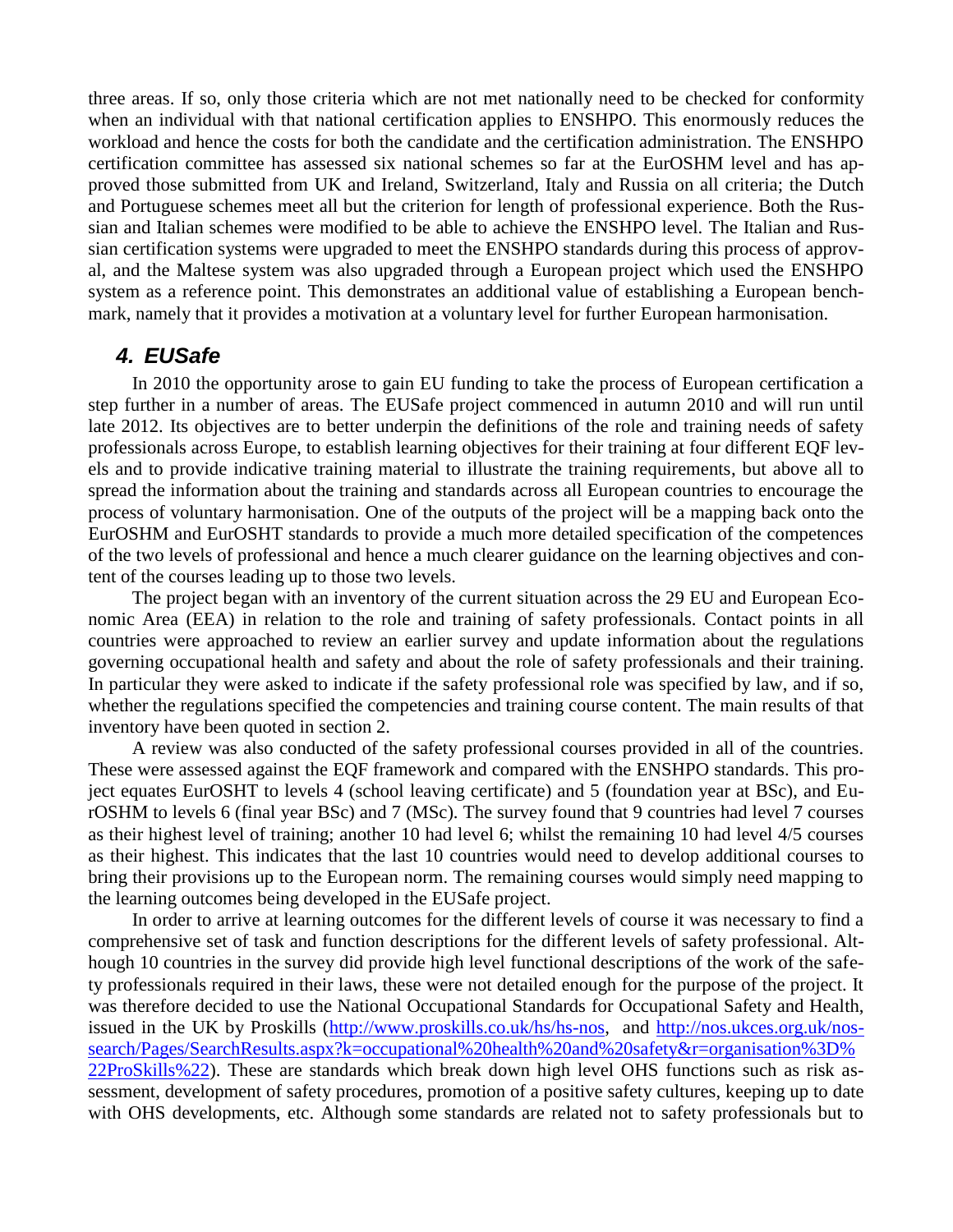workers or supervisors, the framework provides a suitable basis for defining the tasks which should be undertaken at different EQF levels. The project therefore mapped the contents of each of the standards onto the EQF levels from 4 to 7 at which they should first form part of the task of the safety technician (junior 4, senior 5) and the safety manager (junior 6, senior 7). It was assumed that someone of EQF level 7 would need to be able to carry out all of the tasks from levels 4, 5 and 6. The exercise did produce some feedback to be provided to the NOS standards makers, because the comparison with other sources of competencies revealed a lack of sufficient explicit attention to safety management and organisational tasks and to some communication skills.

In a subsequent exercise the tasks at each of the 4 levels were translated into the learning outcomes which a course for that level should meet. These describe the knowledge, skills and attitudes that the courses should produce. For this use was made of the approach of Bloom

In the remaining parts of the EUSafe project illustrative course structures and teaching materials will be assembled to put flesh on the bones of the learning objectives. Widespread publicity for the materials will also be given through the networks of ENSHPO and its member associations and through conference presentations and papers.

#### **4. Conclusions and future directions**

The ENSHPO standards are voluntary. They do not yet replace the European legislative system for the formal recognition between member states of the qualifications of safety practitioners. However, it is hoped that, once established, and if found useful by employers and professionals, they can be offered as a way of removing the necessity for that procedure. In the meantime they represent an important step in the process of coming together of European professional associations in safety and health. They provide a basis for exchanging good practice in OSH training course design and assessment, professional development and certification.

The EUSafe project, financed by the European Union, is taking the certification process further by providing a much more detailed and well-argued description of the tasks which safety professionals at the two levels need to be able to carry out, and of the learning objectives of courses to train them to be able to perform those tasks.

The collaboration at EU/EEA level, which has produced the ENSHPO standards, has already been extended to Russia. It is now in the process of being extended further into the international arena, through the offices of INSHPO, the International Network of Safety and Health Professional Organisations. Work is being undertaken to extend the review of safety professional tasks and training to include countries such as the USA, Canada and Australia. The work done in Australia on the core 'body of knowledge' that safety professionals should possess is also being brought into the collaboration. This is a compilation of the theories and methods underlying the practice of safety, in the form of a text which should form part of the teaching material for any courses run in Australia. Its contents are, however, much more universal. The safety profession and its certification have therefore now taken fully to the international stage.

#### **REFERENCES**

Atherley, GRC and Hale, AR. 1975. Prerequisites for a profession in occupational safety and hygiene. *Annals of Occupational Hygiene* 18: 321-334.

L. W. Anderson, D. R. Krathwohl, Peter W. Airasian, Kathleen A. Cruikshank, Richard E. Mayer, [Paul R. Pintrich,](http://en.wikipedia.org/wiki/Paul_Pintrich) James Raths, and Merlin C. Wittrock (eds) (2000) A Taxonomy for Learning, Teaching, and Assessing: A Revision of Bloom's Taxonomy of Educational Objectives: abridged edition. New York: Longman.

Booth, RT, Hale, AR and Dawson, S. 1991. Identifying and registering safety practitioners. *Safety Science* 14: 231-240.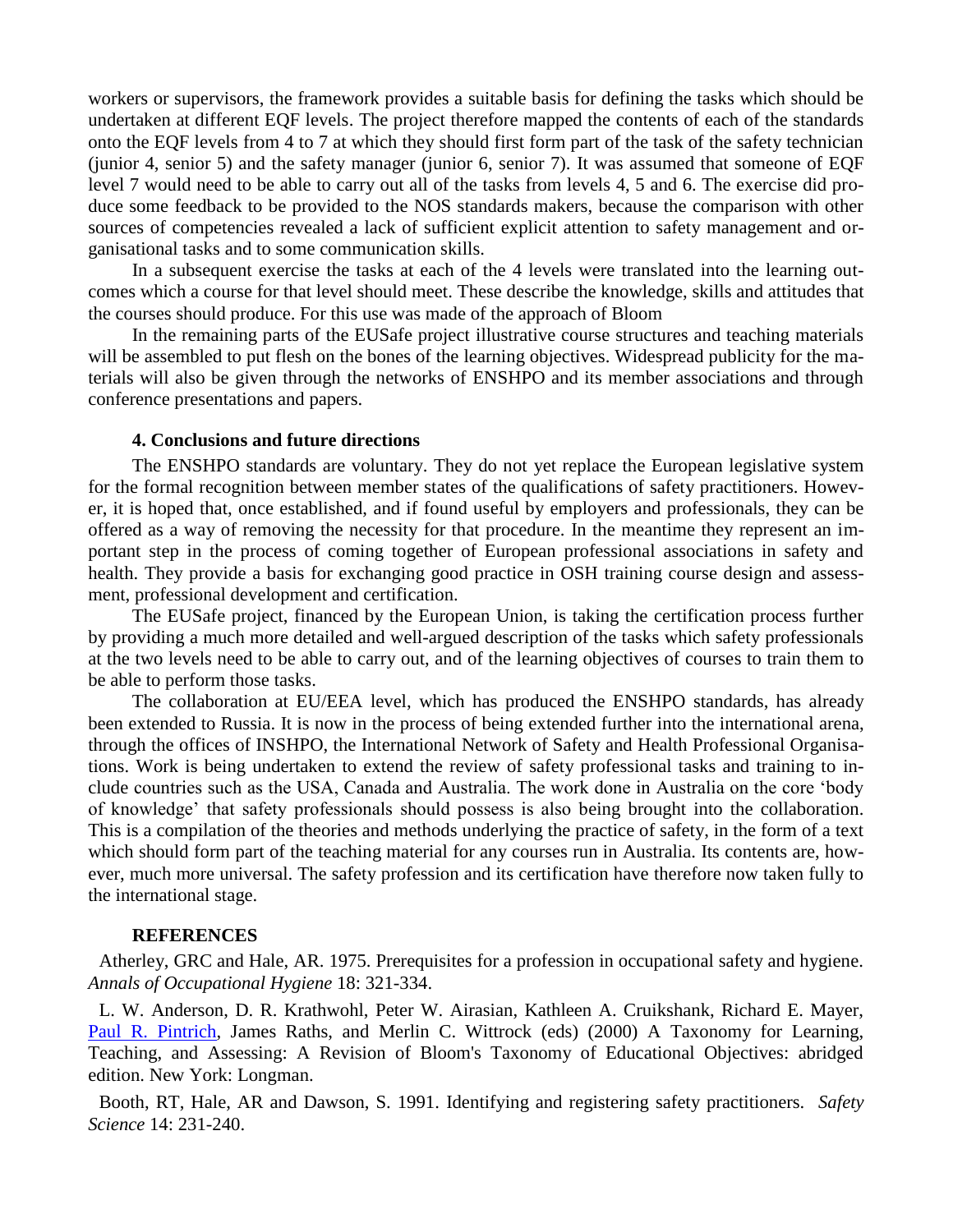Brun, J and Loiselle, C. 2002. The roles, functions and activities of safety practitioners: the current situation in Quebec. *Safety Science* 40: 519-536.

Cattaruzza, E and Huguet, M. 1993. *Training of prevention experts: summary report*. Paris: International Social Security Association, Section on Education and Training in Prevention, Caisse Regionale d'Assurance Maladie d'Ile de France,

Chaabane, S. 1985. The use of expert manpower in health and safety in France. PhD thesis, University of Aston in Birmingham

Dingwall, R. 1996 .*Professions and social order in a global society.* Paper presented at the International Sociological Association Working Group 02 Conference, Nottingham, 11-13 September

Dorval P. 1977. Training and further training of engineers and technicians responsible for safety. European Economic Community Report 4532/77 EN. Luxemburg. DG5.

European Commission. 1989 Directive concerning the execution of measures to promote the improvement of the safety and health of workers at their work and other subjects (framework directive). *Official Journal of EC*, 12 June.

Evetts, J. 2002. *The European professional federations: the diffusion of professional expertise* Paper presented at the Workshop on the Politics of Regulations, Barcelona, 29-30 September

GB 1844. *Factories Act 1844.* Chapters 7 and 8 Victoria, c 15.

Hale, A.R. 1978. The role of HM inspectors of factories with particular reference to their training. Birmingham, UK: University of Aston, PhD thesis.

Hale, A.R. 1995, Occupational health and safety professionals and management: identity, marriage, servitude or supervision? *Safety Science* 20(2-3): 233-246.

Hale A.R. 2006. Method in your madness: system in your safety. Valedictory lecture. Delft University of Technology. Delft. Netherlands. ISBN 90-5638-160-1

Hale, A.R. , Bianchi, G. , Dudka, G. , Hameister, W. , Jones, R. , Perttula, P. , & Ytrehus, I. (2005). Surveying the role of safety professionals: Objectives methods and early results. Safety Science Monitor 9 (1) pp33.

Hale, A.R., Harvey, H., Mennozi, M., Miguel, S. & Bianchi, G. 2008. Certification of safety professionals at the European level. Proceedings of the  $4<sup>th</sup>$  International Working on Safety Conference, Heraklion, Crete

Hale, A.R. and Hovden, J. 1998, Management and culture: the third age of safety. In Feyer, A-M and Williamson, A (eds). *Occupational injury: risk, prevention and intervention*. London: Taylor & Francis, pp 129-166.

Hale, A.R., Piney, M and Alesbury, R. 1986, The development of occupational hygiene and the training of health and safety professionals. *Annals of Occupational Hygiene* 30(1): 1-18.

IOSH. Undated. CPD: what's it all about? Introducing the new continuous professional development scheme

Kohn, JP et al. 1991, Occupational health and safety professionals: who are we? What do we do? *Professional Safety*, January pp 24-28.

Millerson F. 1964. The Qualifying Association. Routledge & Kegan Paul. London

Short time Committee of Birstal. 1833. Address to the Friends of Justice & Humanity. Cited in Thomas M.W. 1948. The early factory legislation. Leigh on Sea. Thomas Bank Publishing.